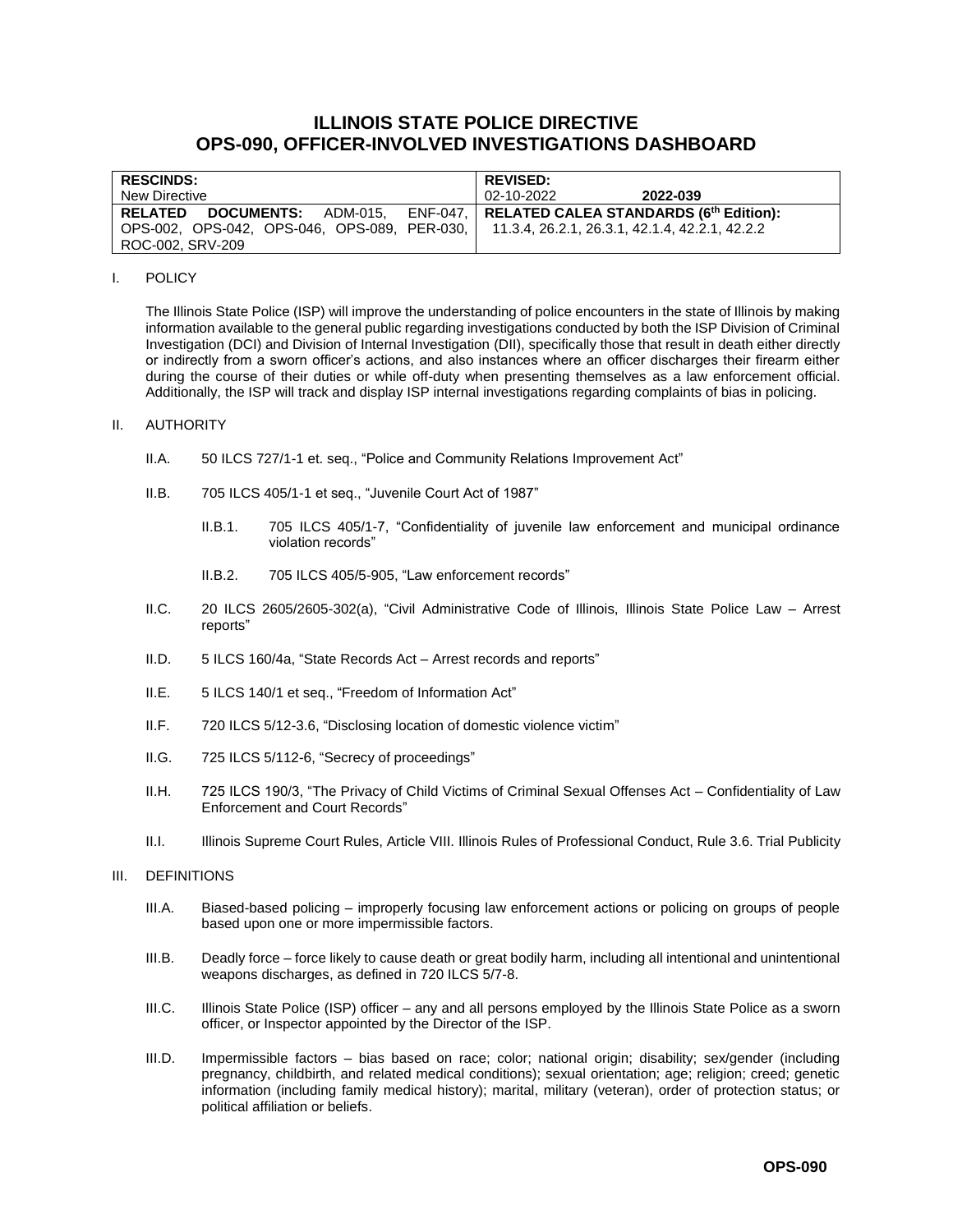# **OPS-090, Officer-Involved Investigations Dashboard Page 2 of 4**

- III.E. In-custody death death, whether intentional or unintentional, to a person while in the custody of ISP sworn officer or inspector.
- III.F. Juvenile any person under 18 years of age.
- III.G. Life threatening injuries an injury involving a substantial risk of death; loss or substantial impairment of the function of a bodily member, organ, or mental faculty that is likely to be permanent; or an obvious disfigurement that is likely to be permanent. These injuries would be at the most severe level of a Class "A" injury on the traffic crash report.
- III.H. Officer-involved death (OID) any death of an individual that results directly from an action or intentional omission of a law enforcement officer while the officer is on duty, or otherwise acting within the scope of his or her employment, or while the officer is off duty, but performing activities that are within the scope of his or her law enforcement duties. Intentional omission includes unreasonable delay involving a person in custody or intentional failure to seek medical attention when the need for treatment is apparent. "Officer-involved death" includes any death resulting from a motor vehicle crash, if the law enforcement officer was engaged in law enforcement activity involving the individual or the individual's vehicle in the process of apprehension or attempt to apprehend.
- III.I. Officer-involved shooting (OIS) any instance when a law enforcement officer discharges his or her firearm, including all unintentional weapons discharges, during the performance of his or her official duties or in the line of duty.

For the purposes of this directive, weapons discharge will not include:

- III.I.1. ISP firearms training, practice, and qualifications.
- III.I.2. Firearms practice either on or off duty, at a safe and legal range in accordance with state, county, and local laws and ordinances, including any weapons discharge made accidentally or negligently during practice.
- III.I.3. ISP authorized ballistic examination and testing.
- III.I.4. Deadly force to destroy an injured animal. In such cases, a CAD entry will be made to document the firearm discharge; however, a field report is not required.
- III.I.5. Licensed hunting activity.
- III.J. Officer-Involved Investigations Dashboard (ISP-OIID) an electronic database made available to the public through the ISP website that tracks and displays information regarding ISP investigations of officer-involved deaths (OID), officer-involved shootings (OIS), and allegations of bias-based policing.

## IV. RESPONSIBILITIES

- IV.A. The Division of Justice Services (DJS) Information Services Bureau (ISB), in concert with the Department of Information Technology (DoIT), will ensure the technical capability and infrastructure maintenance of the Illinois State Police Officer-Involved Investigations Dashboard (ISP-OIID) in accordance with the procedures established in ISP Directive SRV-209, "Illinois State Police Website."
- IV.B. The Public Information Office (PIO) is responsible for ensuring all information released to the public conforms to the guidelines established in ISP Directive ADM-015, "Media Guidelines."
- IV.C. The Deputy Director of the DII or DCI, as applicable, will ensure OIS and OID investigations conform with the provisions established within ISP Directives OPS-046, "Use of Force and Intermediate Weapons," OPS-089, "Officer Involved Death Investigations," and PER-030, "Complaint and Disciplinary Investigations." The Deputy Director will select individuals authorized to enter data into the ISP-OIID, and is further responsible to ensure:
	- IV.C.1. All information entered into the ISP-OIID follows the established approval process;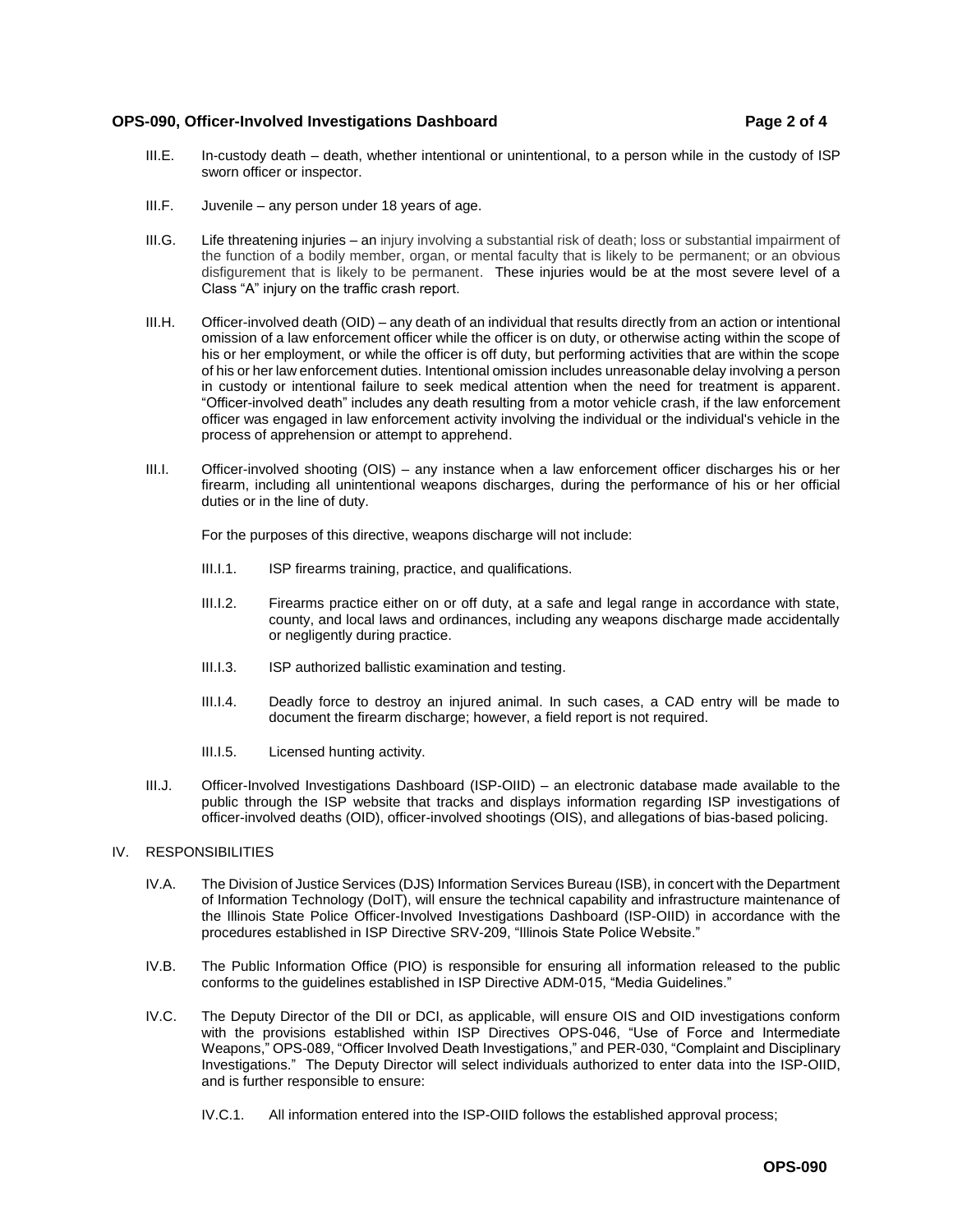## **OPS-090, Officer-Involved Investigations Dashboard Page 3 of 4**

- IV.C.2. The responsible prosecutorial entity is consulted prior to any substantial release of information to the ISP-OIID that could be detrimental to future court proceedings;
- IV.C.3. The involved agency is notified and consulted, when appropriate, regarding the release of additional information regarding the incident via the media or the ISP-OIID; and
- IV.C.4. Deceased individuals are not identified until next-of-kin notifications are made.
- IV.D. The ISP Major Case Counsel and the ISP Legal Office will review information submitted to the ISP-OIID prior to release to the public.

#### V. PROCEDURES

- V.A. Initial ISP-OIID entries
	- V.A.1. The investigating work unit will make initial ISP-OIID entries within five days of the initial date of occurrence of the qualifying incident.
	- V.A.2. Initial entry information will include, at a minimum:
		- V.A.2.a. Type of incident
		- V.A.2.b. Date/time of incident
		- V.A.2.c. Location of incident
		- V.A.2.d. Involved agencies
		- V.A.2.e. ISP unit conducting the investigation
		- V.A.2.f. Identification of the state's attorney's office responsible for case review, if applicable
		- V.A.2.g. Brief incident description
		- V.A.2.h. OIS submissions will include the severity of injuries (fatal, non-fatal, no injury)
		- Links to any ISP-generated media releases, if applicable

## V.B. ISP-OIID entry updates

- V.B.1. Additional information will be added to ISP-OIID case entries by the investigating work unit as the investigation progresses.
- V.B.2. Additional information may include:
	- V.B.2.a. Case status updates
	- V.B.2.b. Links to incident-related videos and still images
	- V.B.2.c. Links to any updated ISP-generated media releases
	- V.B.2.d. The involved officer's name, if criminal charges are issued and after consultation with the prosecutorial entity and the involved agency.

#### V.C. Still images and videos

- V.C.1. Prosecutorial approval may be required before the dissemination of any incident-related video or still images from a law enforcement source can be placed on the ISP-OIID.
- V.C.2. Involved agencies and family of the deceased or injured should be made aware of the publishing of any video or still images prior to the release.
- V.C.3. All video edits will be made with the assistance of the ISP PIO. However, outside sources, like an involved agency, can be used with prosecutorial authorization.